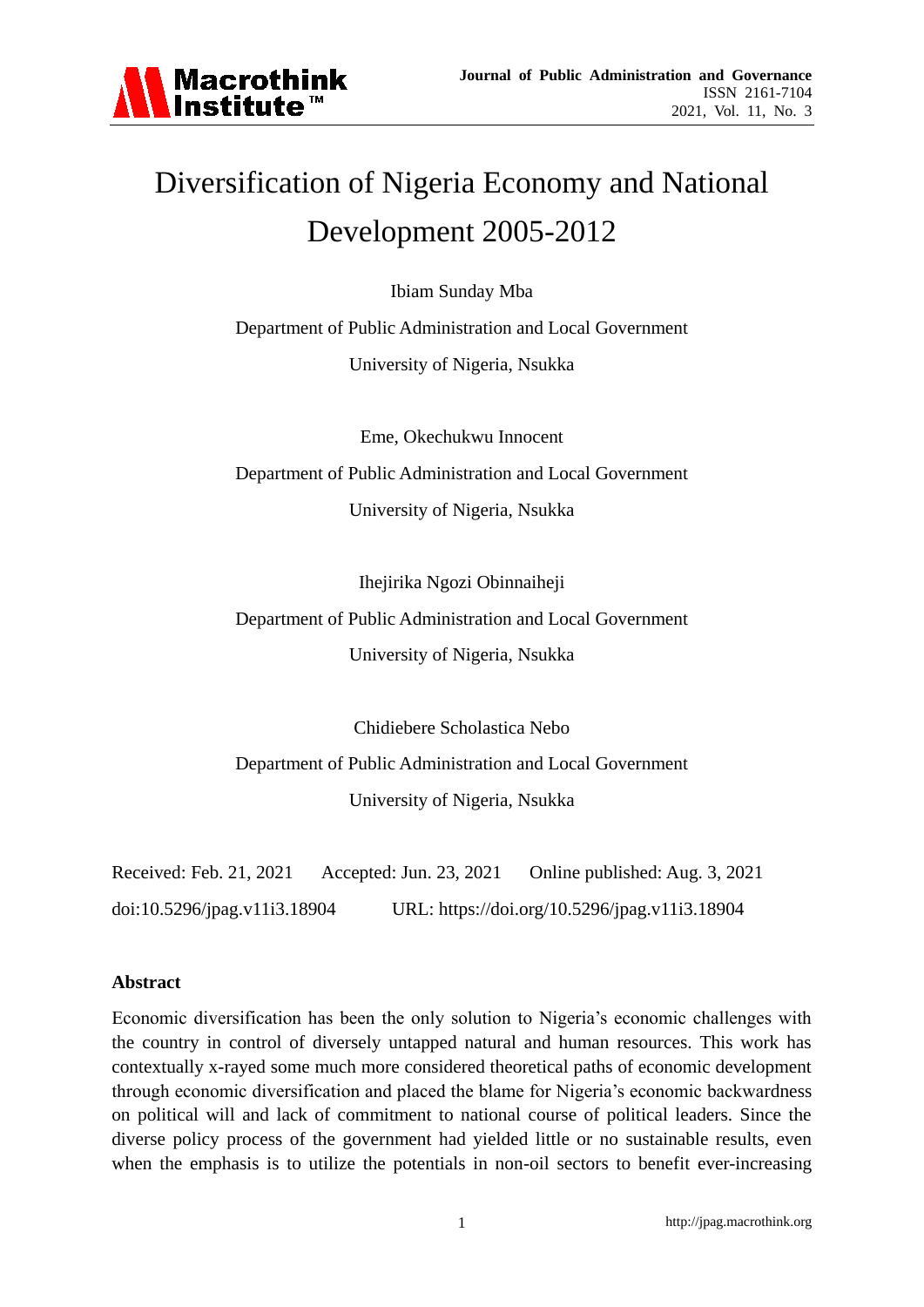

population. Nigeria is relatively diversified but the positive impact of real diversification through surplus economic gains has not been achieved. A holistic approach to development was adopted in the theoretical framework used in this work that positively affects state, people and their relationship nationally and internationally. The thrust of the theory encourages free trade policy, efficient competition and democratic features to liberalize productivity through various guided legislation in line with Globalized Quality Standard. The research design was descriptive of the observed trend in the economy. It also analyses similar scholarly data collected for accuracy in exposing greatly a multi-sectoral approach in planning, dealing with interdependence using input-output matrix with reference to pre-independence and post-independence era of the national economy. This study looked at the positive intentions of some interventionist programmes and policies of the Government which were short-lived. Few years' aggregate contribution and sectoral real GDP rate were stated. Recommendations were effectively based on keen interest in multi-sectoral diversification of an economy being the sub-structure that determines the effectiveness of super-structure.

**Keywords**: diversification, multi-sectoral, development, gross domestic product, political leaders, economic sustainability, contributions, national planning, over-reliance, monolithic, policies, programmes

## **Introduction**

Nigeria was very buoyant with revenue proceeds from agriculture, mining and later petroleum. Available statistics with the National Bureau of Statistics (NBS) shows that Agriculture was the main stay of the economy accompanied by mining and quarrying. Agricultural products like cocoa, palm oil, rubber and groundnut oil attracted about 90% foreign exchange earnings in 1960 to 1964 its contribution to the GDP was 61.65% and 53.27% in 1965 to 1970. The extractive industry also made a significant contribution to the GDP between 1960-1970. In 1956 oil was still contributing little to the GDP but later in the year 1957, according to Nwankwo (1982, p.12); "it was only in December, 1957 that Nigeria began commercial production of crude oil. Before then, however, Agricultural proceeds had been used to ensure the development of basic infrastructures for economic development".

In the face of dwindling oil revenues it becomes mostly necessary for all hands to be on deck with a duty bound political will for the real diversification of the economy, via increased exports and government revenues which must accrue from every sectors of the economy as each sector is improved upon for optimum productivity. The problem of diversification in Nigeria according to Okoli (2004: p.192-3) revolves on Nigeria's planning arrangement. For him, "it seems indefensible for the third national development plan to lay greater emphasis on manufacturing and craft at the expense of agriculture, social welfare and rural development…*"* Some emerging subsectors of the entertainment and communication industries among others had recently shown the capability to contribute meaningfully at the present time.

According to Nwankwo (1982, p. 36-59) who looked at the condition of the oil producing countries and noted; "Iran has expended huge amounts on the importation of soviet arms and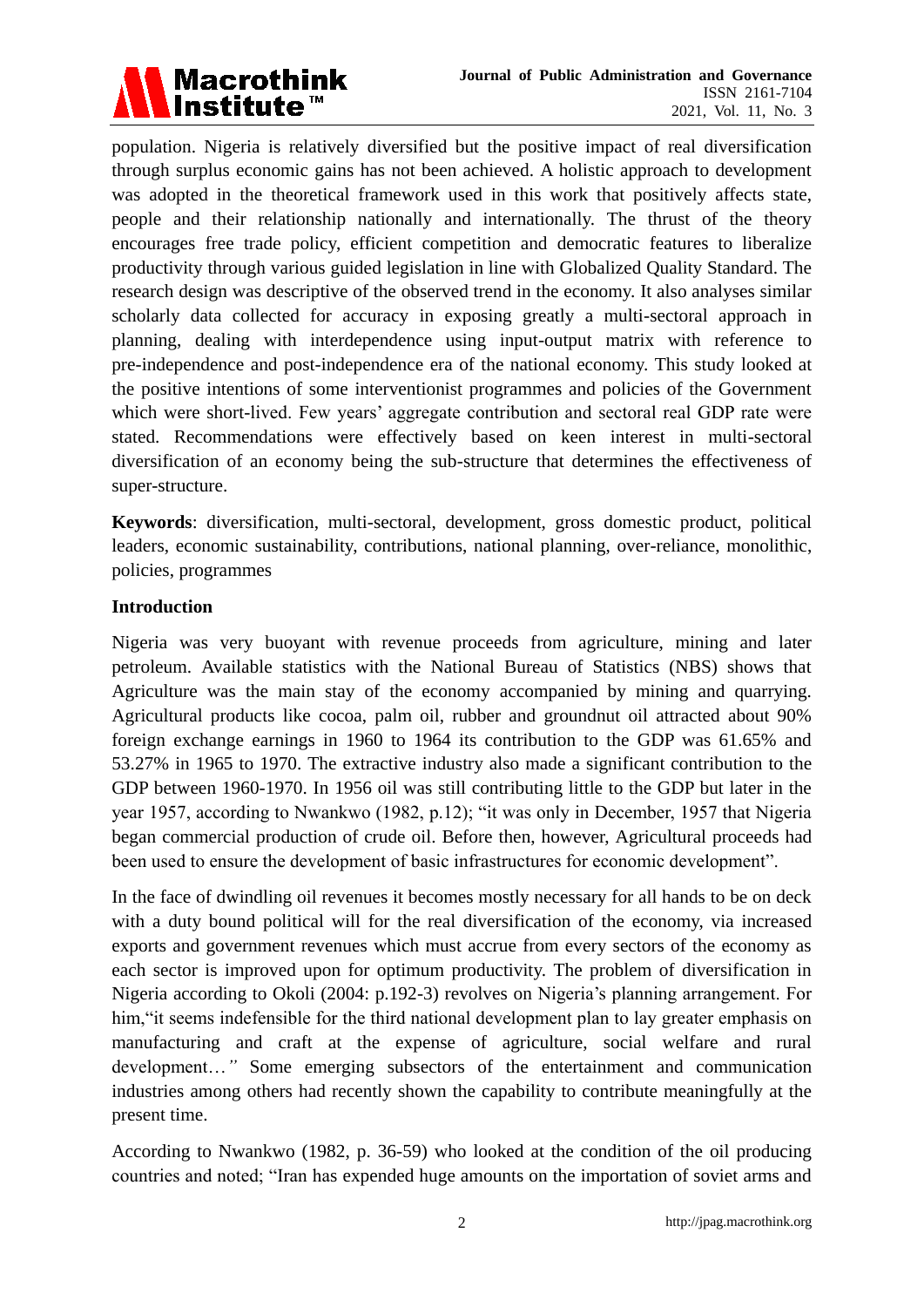

nuclear reactor from France. Still the economy is characterized by perpetual backwardness. Nigeria's story is not very different from those already cited."

He also acknowledged that Nigeria's only solution to the economic problem which had continued to enslave Nigerians to advanced economies of the world is to take up a movement for a determined policy reforms in diversifying her economy. Going back to agriculture increases the exportation of cash crops, cocoa, palm produces, groundnuts etc (Oyari, (ed) 2003). It is worst for a country that even imports most of the food she consumes. The industrial sector has also not been recognized because through the oil boom of 1970s no significant efforts were made by political leaders to establish industries which productively could take up from oil revenues should oil prices drop.

In the mist of plenty and later at a time of economic uncertainties, Nigerians at the helm of political affairs championed primitive accumulation without trying to align their thought with that of Dr. Nnamdi Azikiwe (1978, p. xi-xii) when he noted; "That neither capitalism nor socialism or welfarism has been practicable, in the sense of guaranteeing human freedom, social equality and economic security. Therefore Nigeria must break new ground by adopting the best element of these ideologies to re-orientate its primordial ideology". Our peculiar economic problems should find solution from environment giving of Nigeria multi sectoral wealth untapped. Not by any misguided aid and dictated recommendations from western economies and financial institutions of the World Bank and the IMF. We can put a stop to these economic crises via a multi sectorial and well developed economy. (Nwabugbiogu, 2016, Atahiru, 2007, Alex, 1998). Onwuemenyi (2012, p.6) agreed with what a mining expert and Chief executive of Rapids Mineral Resources, Mr. Ben Richards noted; "Minerals and metals exploitation is massive industry that brings in billions of dollars in revenue for many countries of the world, including Canada, Australia, and South Africa, where they have effective regulations to guide people's involvement in the industry. Nigeria is yet to enjoy the patronage that their metals and minerals sector deserve because of poor and ineffective regulations*".* 

Poor budget implementation has also contributed to our present bad economic situation even when Nigerians should be flamboyant and proud of its solid mineral and mining sector rich with coal, gypsum, copper, zink etc (Olumide, et al, 2013, p. 692, Onwuemenyi, 2012).

In order to trace the pitfalls and be able to fine - tune measures that should be put in place for efficient diversification of Nigeria's economy far from oil driven economy with constant vulnerability to external price policies in an era of renewable energy search. This study is focused on improving government revenues via increase diverse exports and less importation to boast national development.

# **Contextualizing Economic Diversification**

Nwankwo (1982) looked at diversification of economy as using the fortunes of oil boom and its later advantages to improve on Agriculture which is the main stay of Nigeria economy before the oil era. He pointed out that achieving food security will help Nigeria have balance of payment problems solved. He argued that only a radical process at changing her economic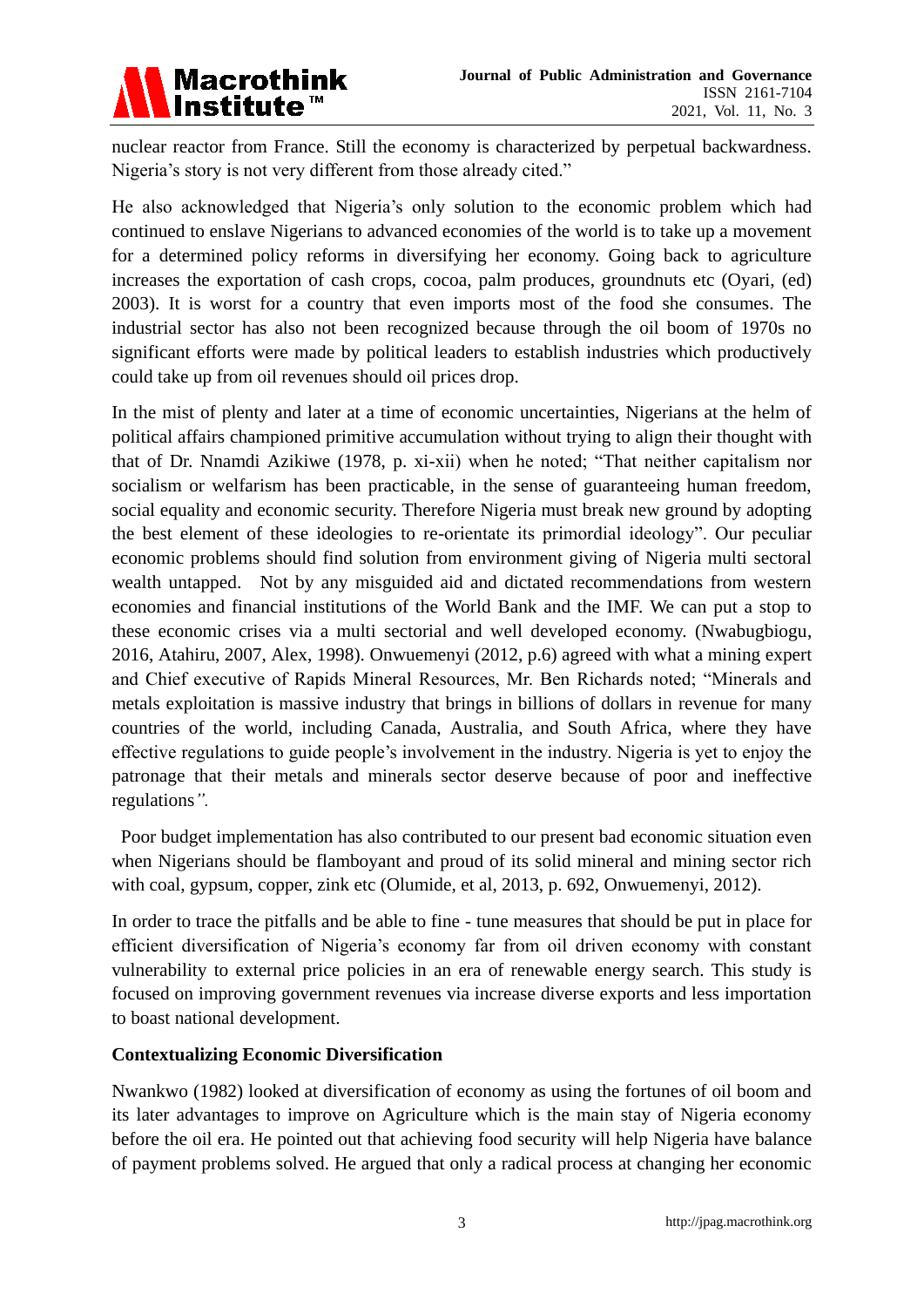

situation will succeed. More especially when approached through an economic revolution in ensuring that the manufacturing sector is sustained through reduction of imports and other heavy government openings possible under determined political institutions (Adamolekun & Osuntokun).

The emphasis here concerning diversification of economy and economic development is that government should see the economy like they handle issues of security. The concept, good political governance is not only worthy objective only, it is also essential for providing the foundation for good economic governance, which is central to the process of economic growth and development (Adeyeye, 2007, Okafor, 2014, Nwabueze, 2001, Aja, 2001).

Chigozie & Chukwudi (2015) precisely and more specifically captured economic diversification as the process of expanding the range of economic activities both in the production and distribution of goods and services. It is the widening of the economy to create opportunities for diverse economic activities to create a broad based economy. It provides job for wide spectrum of people and stabilizes the economy against economic fluctuations of commodities and sustains the development prospects of nations. Nigeria needs to use her huge oil revenue to diversify her economy to create job opportunities and satisfy the basic needs of her large population and sustain her quest for development. To achieve this, she has to conscientiously confront the challenges that may possibly or have been known to hinder economic diversification for a higher productivity (Baylis, etal. 2008, Chindo, 2011, Ezeani & Elekwa, (ed) 2001).

From the above theses, diversification ensures that other sectors like manufacturing, transport, agriculture, tourism, specialized services, solid mineral etc. are developed to also play their part in its contributions of revenues to the government, so that in any case of external policies affecting the production and price of one sector, the other already established sectors can fill in the gap created by the current economic circumstance of one or two other economic sectors in a manner that will maintain equilibrium in citizens welfare (Dubem, etal, 2015, Richard, 2003). This agrees with the words of Yemi (2016, p.5) when he noted that; "prevailing economic situation has prompted Nigeria to work harder to further diversify our economy as well as government revenue".

However, almost half of the economy is informal and out of the (fiscal) control of government. He further argued that a report published in 2012 found out that about 25% of incorporated businesses in Nigeria through the corporate affairs commission were evading tax payment and about 40% tax payers was not constant. In line with the above maxim, Riti et al (2016, p. 64) posited that government is;

> *informed by the monolithic economy since 1980's which has been persistently threatened by the instability in crude oil prices in the international market, government has come to terms with the growing need for economic diversification. This economic transformation has become necessary to address the challenges of rising unemployment and social crisis by expanding the horizon of employment generating activities especially in the non-oil sector*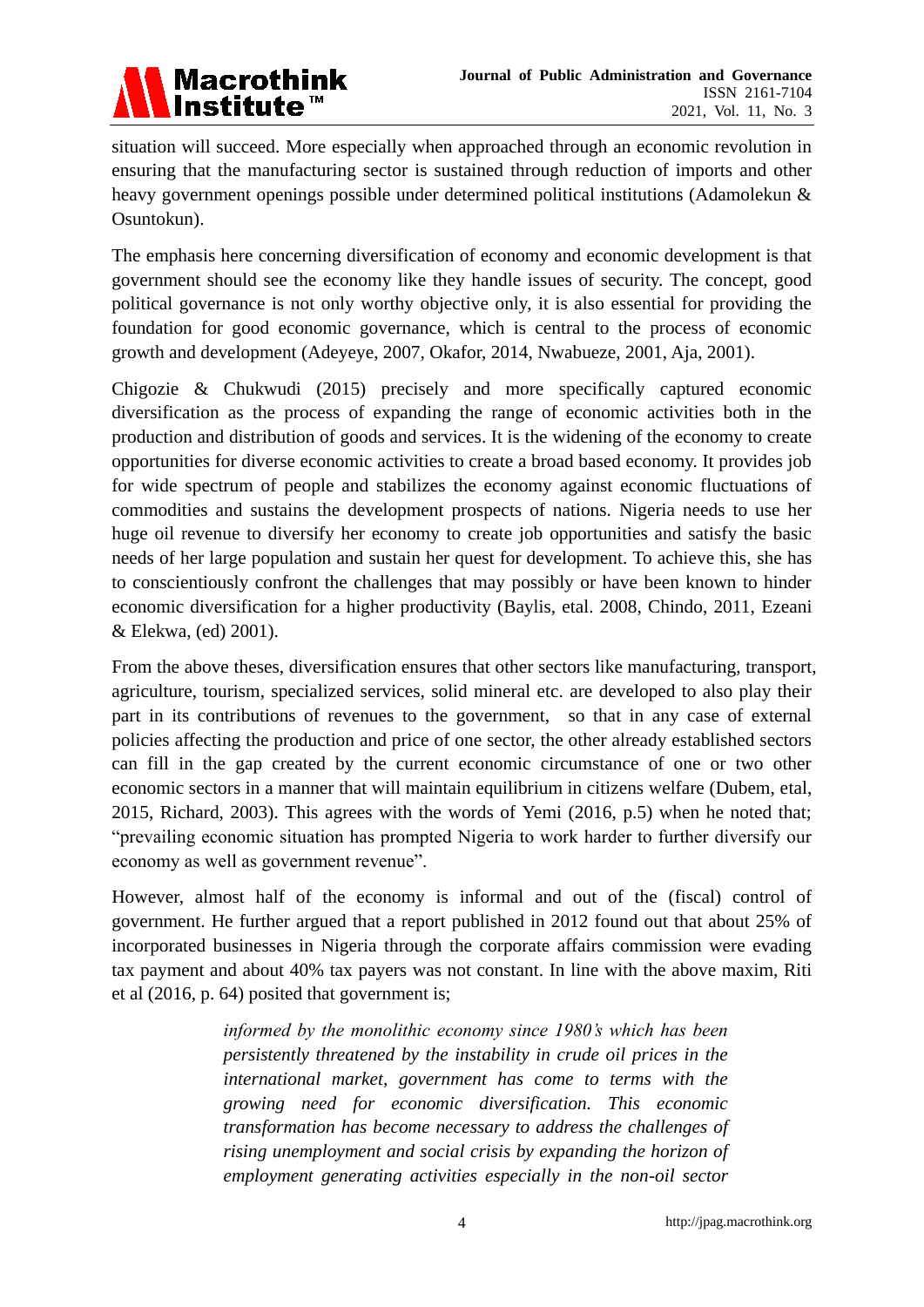

*where the potentials remain great and largely unexploited. Government has, at various periods, put in place various policies which have impacted positively on the sector and contributed to the current growth status.*

Evidently the diverse policy process that government go into to ensure the greater use of the potentials in non-oil sectors to drive the economy of a nation simply is referred to as diversification. Uzonwanne (2015, p. 61) describe it "as a collaborative effort of the government and other stake holders in seeking to increase the GDP and IGR for sustainable development". In this sense, however, diversification cannot be achieved by only the government, the civil society group (CSG) must be determined and challenged to partner. Chindo, (2011) noted that; it is not overdependence on petroleum economy the government democratically ensuring balance growth of the economy using economic scale available to any country. In order to achieve diversification there is a need for policy consistency, programme synchronization and co-ordination with a view to achieving overall macroeconomic stability under which the activities of the non-oil sector would flourish. This will ensure stable, social and political environment in order to sustain the momentum and determination to maintain such achievement over the years (Olurankinse & Bayo, 2012, Nnoli, 2003, Okereke, 1999, Ajala, etal, 2015).Even when they existed various economic advancement programmes, the inherent ill of the use of oil money blinded everyone that the funds for these programmes were seen as wealth which was not gotten from hard earn sources. Spending spree attitude characterized every actor involved in programme execution. This scenario may be seen as a negative or dysfunctional aspect of development (Okoli, 2003, Ozor, 2004, Nnadozie, 2016). Third world countries are still battling with underdevelopment, Nigeria inclusive, this makes it very imperative for development and development planning that will cushion the effects of growth in population size which is inherent in any nation's life. It is noted that outrageous growth in population without better national planning strategy had reduced the quality of our education system such that students who are frustrated after graduation from our universities without getting suitable jobs (Okafor, 2014). This will make the victims transfer their anger to the socio-economic system that failed them. Their frustration results in armed robbery, gangsterism, kidnappingetc. and their victims are usually innocent Nigerians, (Agbodike as cited in Nnonyelu (ed) 2001, Udoji, 1999).

#### **Government has Critical Role in Economic Diversification**

More so, it was at the period of Rolling Plans that the Aggressive development was planned for, thus the establishment of Agricultural Development Programme (ADPs). The River Basin Development Authorities (RBDA) and feeder roads, National Directorate of Employment (NDE) in order to balance talents and job-opportunity creation. Even the Directorate for food and rural infrastructure (DFFRI). It is most glaring that the rolling plans had dealt with issues bordering on creating jobs, establishment of more infrastructures to enhance revenue and better spending guided by structural adjustment programmes SAP; Ensuring Macroeconomic stability through curtailment of unnecessary fiscal definition and a restrictive monetary stance, creating an opportunity for sustainable economic growth of about 5.5% per annum (Anyanwu,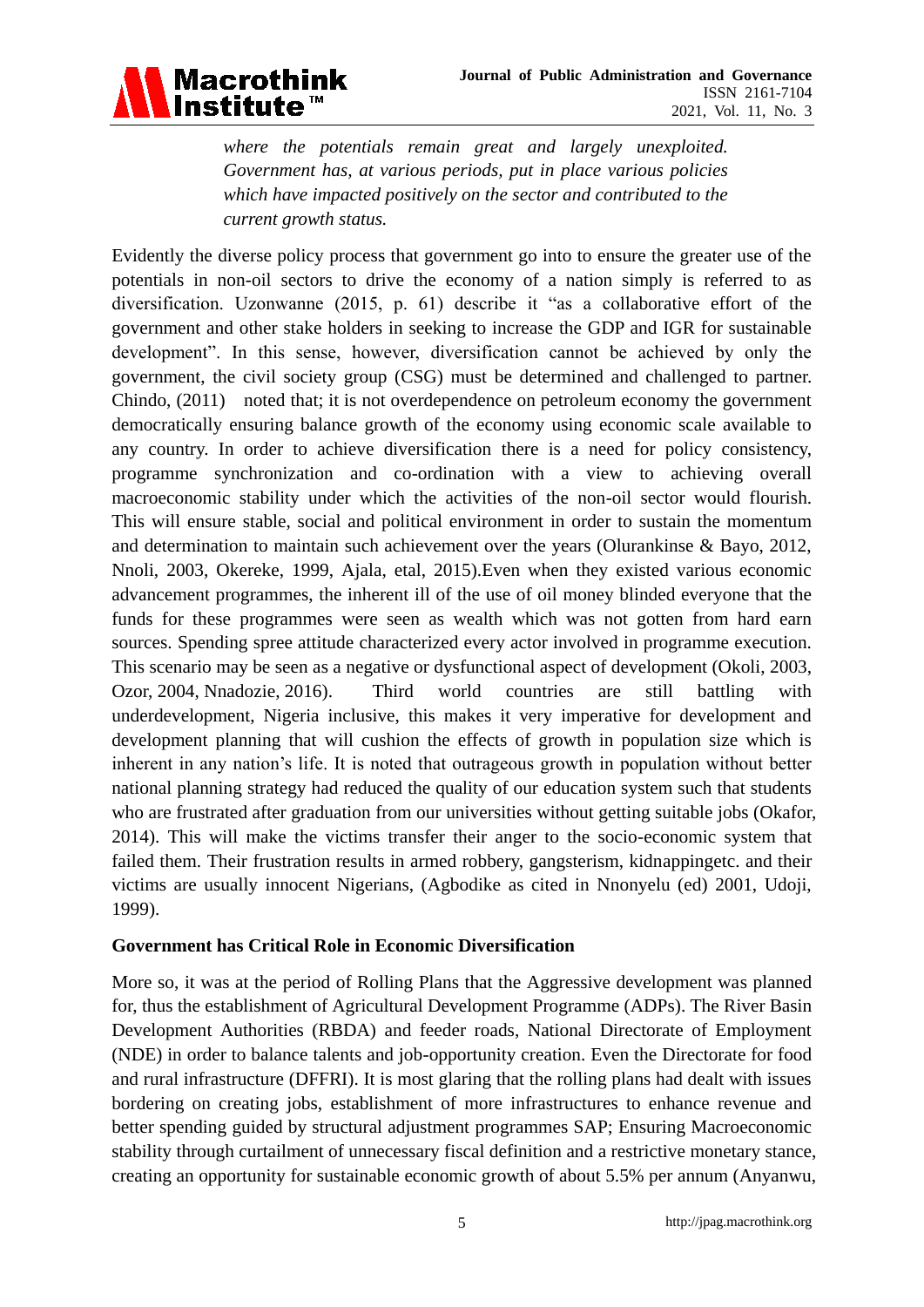

etal, 1997,Chigozie & Chukwudi, 2015, Anyanwu, 2000).

For the bold steps Nigeria had taken, more especially on Agricultural Transformation Agenda (ATA). Although they must be many challenges when Diversification is in process but significant investment is very necessary in human resources and infrastructure in order to support economic sectors, while measures are taken on issues of value addition commodities. These efforts are long term and it needs great commitment on the part of political leaders for new sectors to surface, collaboration and partnership is important. Government must be careful not to neglect fundamental traditional sectors for comparative advantage (Uzonwanne, 2015, Olurankinse & Bayo, 2012, Aja, 1997). Diversification must embrace both the development of traditional historically attached economic base, that is, what a particular country is known to produce better than others and significantly from the main sources of revenue and foreign exchange earners of which it has a comparative advantage and orthodox economic structure which emerges as the world transits (Ogbonnta & Onyike, (ed 2001, Apex, 2005).

As far as people and government are concerned, government has no time to waste rather it must step up revenue mobilization and reduce leakages. And focus on power, transportation and housing, it is expected that these key areas can create jobs and make people comfortable, on the other hand increase government revenue (Nwabugbiogu, 2016, Abogun, etal, 2016). The essence of governance is to meet up with the wishes and aspirations of the people, reaching out for more sources of income and revenues uplifts the living standards of the citizens when the government had achieved greatness in political economy.

In as much as factors could impinge on the supposed progress of non-oil sector for effective performance. Abogan, et al, (2016) suggests that government provides an enabling environment to correct the effectiveness and better functioning of these sectors eg. Industrial, agriculture and manufacturing. Boosting them will increase domestic output and effect positively the GDP while foreign exchange earnings will go higher and these policies that looks forward to boosting the non-oil export must be of paramount importance so that the country will not chiefly dependent on oil sector as the main stay and the largest contributor to the total government revenue and GDP. Funding and equipping the three sectors of Agriculture, manufacturing and industrial sectors will ensure better output andeconomic contributions. No doubt any sector or ministry that the government wants to be very viable than others can succeed because from the above suggestions the downturn of activities and low performance of many other sectors which had been the bedrock of our economy and subsequent oil price falls. Such conditions should have triggered a policy thought, challenging policy makers to make laws and ensure its execution in order to tap deep into the potentials of other sectors than oil for stability.

Diversification ensures that other sectors like manufacturing, transport, agriculture, tourism, specialized services, solid mineral communicationetc. are developed to also play their part in its contributions of revenues to the government, rrrrrrrrrrrrrrrrrrso that in any case of external policies affecting the production and price of one sector, the other already established sectors can fill in the gap created by the current economic circumstance of one or two other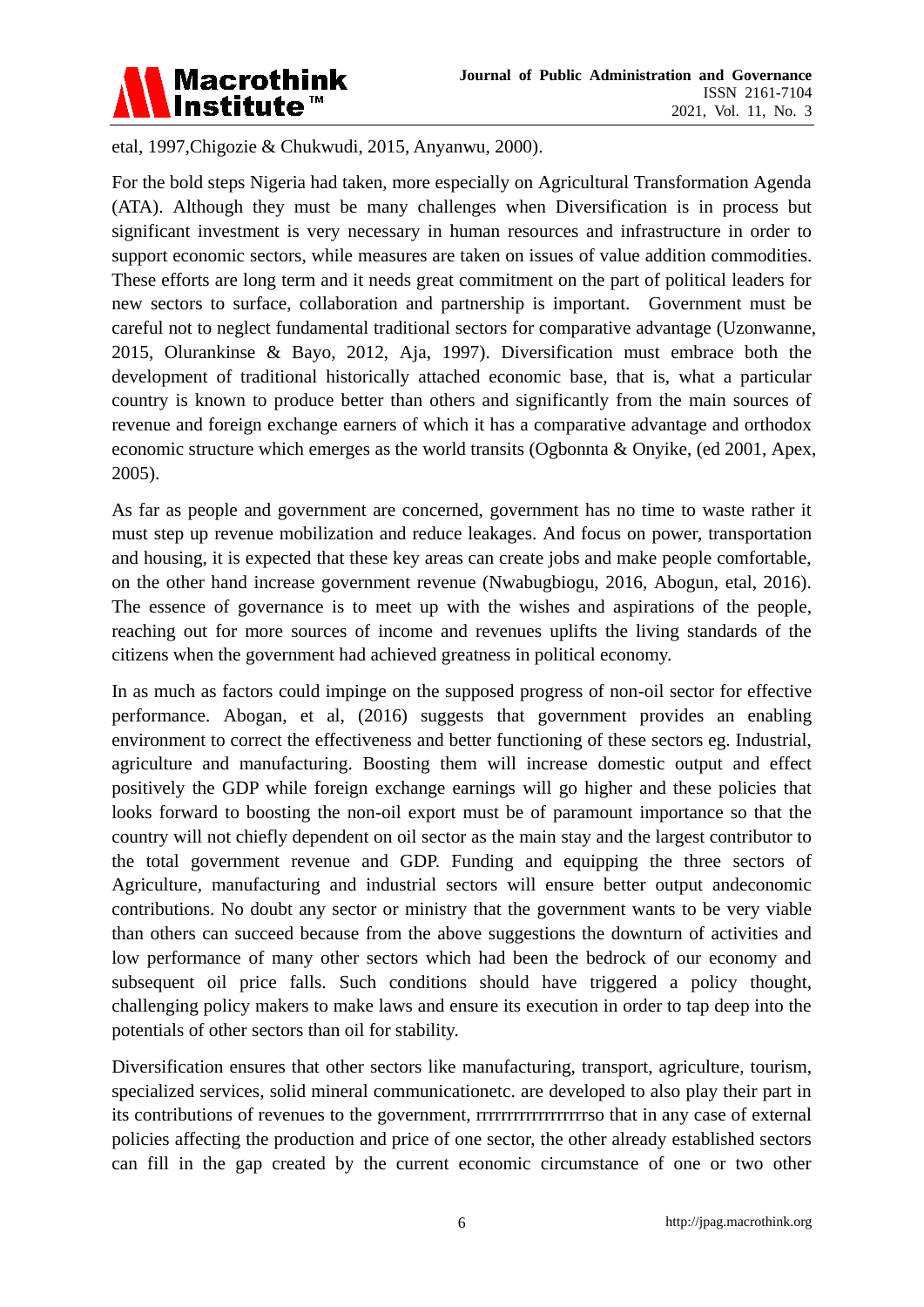

economic sectors in a manner that will maintain enhance citizens welfare (Anyaechie, etal, 2015, Adeyeye, 2007). This agrees with the words of Yemi (2016, p. 5) when he noted that; "prevailing economic situation has prompted Nigeria to work harder to further diversify our economy as well as government revenue". Real multi-sectoral economic development by the utilization of abundant natural resources as the only path for Nigeria economic progress.

## **Theoretical Framework**

The theoretical framework for this study is Development theory propounded by Higgins (1968).In line with developmental strategies of the state through rich stable economic base; Development is associated to any efforts of the government and other well organized bodies or institutions in order to increase the standard of human welfare, while anything that undermines welfare is anti-development. And this will damage people's relationships, determination of the equality of life, destruction of traditional cultural values, increase inequalities, lead to poverty, unemployment and hunger (Higgins, 1968). Okoli(2003) sees development as very holistic improvement in all endeavour through available sectors in economic structure and the effects will undoubtedly be noticed in all aspects of human life; political, economic, social, cultural, international, etc.Political and economic development seeks system stability and system integration (Okoli, 2003,Okereke, 1999).

## **Tenets of the Theory**

- The theory posits the use of policies to strengthen the economic base of the nation by allowing for competiveness to ensure higher returns through productivity.
- The roles of the state towards achieving richer economy rely on the mobilization of the consciousness and economic potentials for maximum growth.
- It is the right of people to enjoy good standard of living, so laws of the state should champion that course for national development.
- All the economic institutions and sectors must strive to avail themselves of states determination to ensure significant contributions to the GDP and GNP.
- Development is policy driven, for that reason all actors must view any developmental issues as constituting "National Interest".
- The general being of a states' life determines whether development has been effected or not since one-sidedness in advancement does not conclude development of a nation.
- It goes beyond the boundaries of ethnicity and elitism and encourages revenue from exports more than total payment for imports.
- Development theories embrace functional continuity of government policy implementation as against program and project abandonment even if such projects were initiated with good intentions and it has a proven potential to help in the diversification of the economic sector.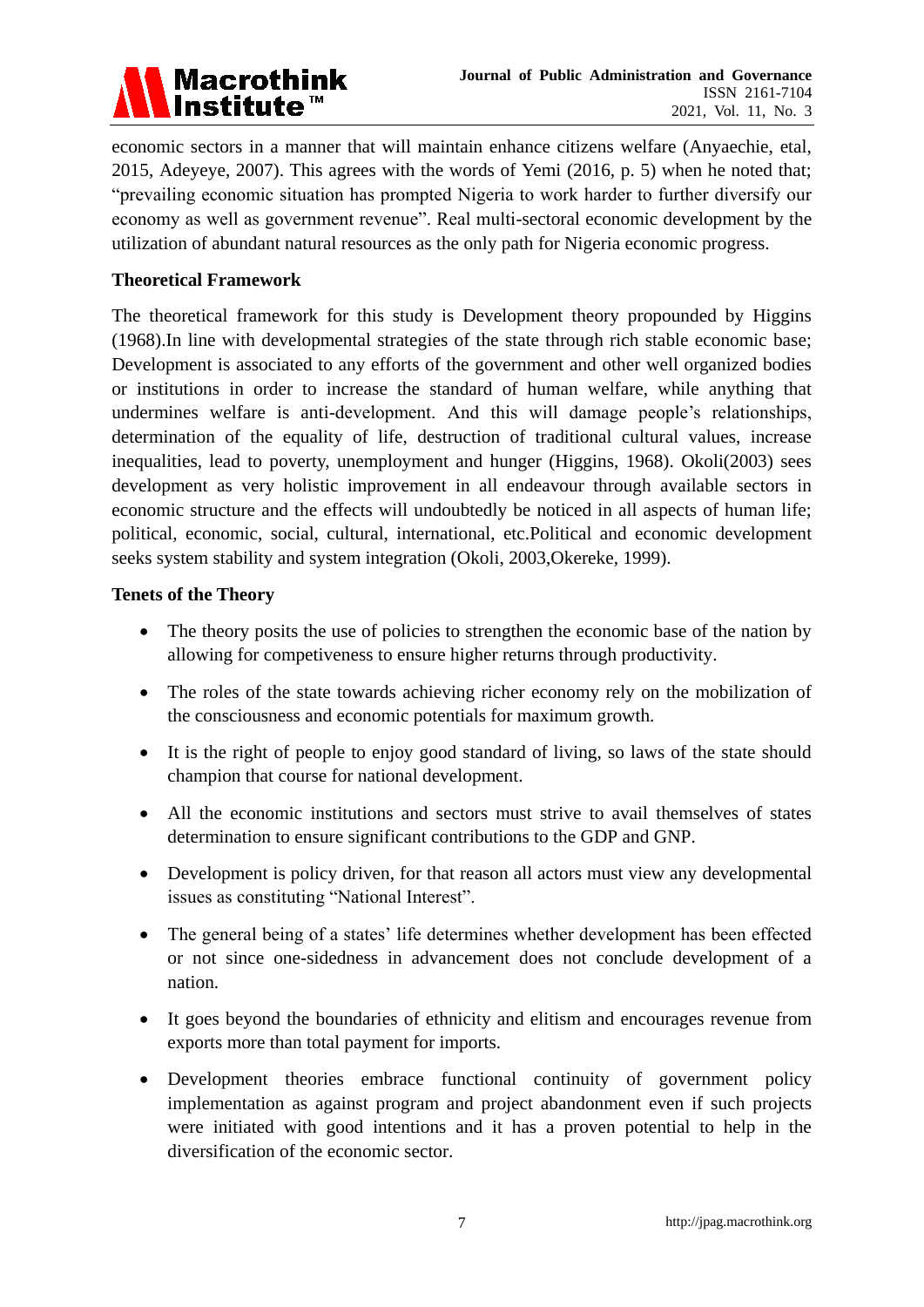

# **Application of the theory to the Study**

The application of the theory can be timely expressed as the Nigerian government has been affected adversely following dwindling prices of oil with its attendant economic recessions which had intermittently been recorded in Nigeria from 1981 to 1990. In 2014, we noticed from inception oil prices fall erasing the growth earlier recorded before then till 2014 and 2016. The theory emphasis is on government ensuring free trade, efficient competitiveness and democratic features of rule of law to enable these policies find their place in liberalizing productivity via various sectors for an added value in revenue from export goods and locally consumed products, these commodities compete with global quality standard (GQS).

Regulatory role of the government however attracts firms from advanced economies for third world countries if such is development oriented. For it will concentrate on the long-run change of favourable standard of living of the population.It will also ensure that sustainability is enshrined in government activities.

#### **Research Design**

The study is descriptive. It is concerned with the collection of data for the purpose of investigating the economic diversification and national development and the effect on over reliance on oil economy in Nigeria. This involved a more detailed facts finding endeavour through the use of relevant textbooks, journals, magazines, newspapers, internet, National Bureau of Statistics (NBS) bulletin, Central Bank of Nigeria (CBN) publications, World Bank Publications and some unpublished materials and online materials. These materials were used to compliment the primary data obtained by observing the Nigerian economy. These data were data analysed using content analysis to gain insight into the topic under investigation.

#### **Multi Sectoral Planning**

This type of planning, stresses, the interdependence among various sectors in an economy. It provides the link between macro and project planning. Much use is made of the input-output matrix (Anyanwu, et al, 1997). From the year 1945-1955 Nigeria although still under the hands of colonial masters was made to know the out- workings of multi-sectoral planning. The ten-year plan of development and welfare made emphasis on physical infrastructure (rail, roads, motor-roads, sea ports,etc. also public health expansion, education, services etc. these steps no doubt brought about the noticeable increase in productive capacity at that time. The second national development plan (1955-1960) took from the previous national planning arrangement and this time each regions worked out a path way and this resulted in all accelerated economic growth.

Under the first National Development Plan (1962-1968) an economic objective was formed by the federal, East, North and Western governments that make-up the regions. In order to facilitate planning for a common national development target and the establishment of such private sector-oriented development institutions as the Nigerian Industrial Development Bank (NIDB) was established (Usoro as cited in Anyanwu, etal, 1997).

The Second National Development Plan (1970-1974) had five long term objectives which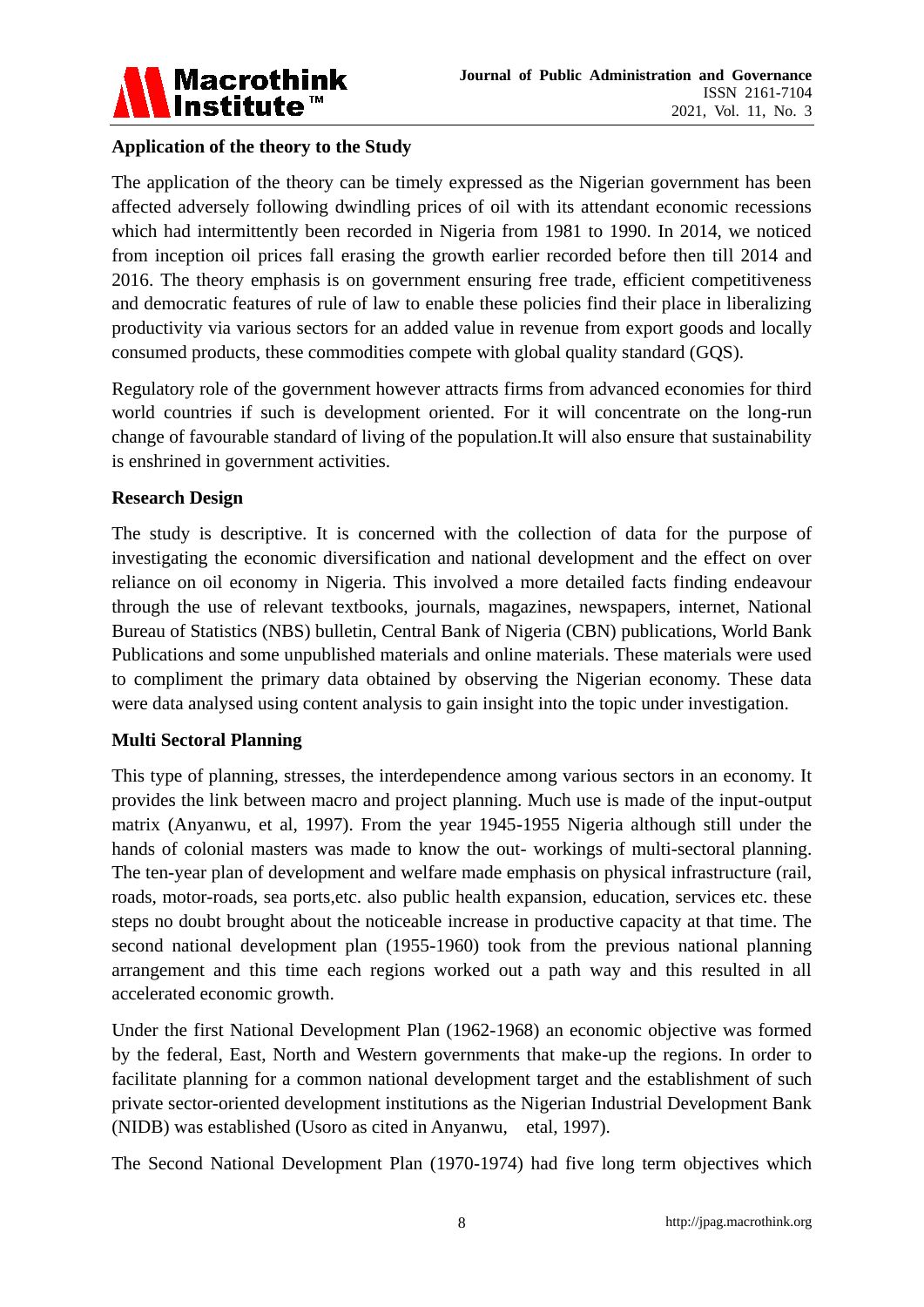

include; (i) making Nigeria a self-reliant nation (ii) have dynamic economy i.e. one which must stand the test-of-time no matter oil/price falls. (iii) Just and egalitarian society, (iv) Nigeria, land of bright and full opportunity for all citizens i.e. the people of Nigeria will not look for where to do job for stipend in a way of unemployment and, (v) a free and democratic society. (Second National Development Plan 1970-1974, as cited in Anyanwu,. etal, 1797).

From the third National Development Plan (1975-1980) to the first National Rolling Plan in 1990-92, the second National Rolling Plan, 1991-1993, the Third National Rolling Plan, 1993-1995, the fourth National Rolling Plan, 1994-1996 & The National Rolling Plan 1997-1999 this period is marked with military and civilian governance but one important issue is that increase in per capita income was represented, even distribution of income, reduction in the level of unemployment, diversification of the economy, etc.. All the above stated economic plans had its foundation on a well-diversified economy.

More so, it was at the period of Rolling Plans that the Aggressive development was planned for, thus the establishment of Agricultural Development Programme (ADPs). The River Basin Development Authorities (RBDA) and feeder roads, National Directorate of Employment (NDE) in order to balance talents and job-opportunity creation, and the Directorate for food and rural infrastructure (DFFRI). It is most glaring that the rolling plans had dealt with issues bordering on creating jobs, establishment of more infrastructures to enhance revenue and better spending guided by structural adjustment programmes SAP; Ensuring Macroeconomic stability through curtailment of unnecessary fiscal definition and a restrictive monetary stance, creating an opportunity for sustainable economic growth of about 5.5% per annum. This will involve growth in the agricultural and manufacturing/industrial sectors and conducive environment for foreign direct investment (FDI) (Osuala, 2001, Anyanwu, et al, 1997). Diversification should have enlarged the sectoral responsibility to the revenues available to the government such that in any case of oil price fall all these other sectors of the economy will efficiently supply fund to government for its developmental activities. This will ensure National development not recession. In addition to the non-oil sector well improved upon, imported good will only be restricted to those that Nigeria has no possibility for its availability. While exportable products will be higher with international standard marketing mix. Nigeria economic dependence is as a result of the fact that policy makers are not rational in their approach to economic self-reliance. So the situation Nigeria finds herself shows that after these decades, all the resources and efforts expended is not yet sufficient to ensure development of these non-oil sectors and to efficiently provide for her citizens. The blame is on leadership problem (Obiegbu, 2005, Doggash, 2006). Improvement from traditional to science and technology led economy will solve these problems. It has been the line of direction in Nigeria before and after independence. Having seen a lot of opportunities in these sectors, the call now is for the government to consolidate its efforts continually so that the desired results will be objectively achieved. Our different sectors have showcased readiness to diversify our focus for national progress and development in the  $21<sup>st</sup>$ century. In line with Awa (1996, p.. 107-10) when he argued "that for us to rebirth means a move to overcome the problems of ignorance, poverty, disease and squalor even the ethnic orientation should give way for it is a negative content amongst the fruitages of national growth and development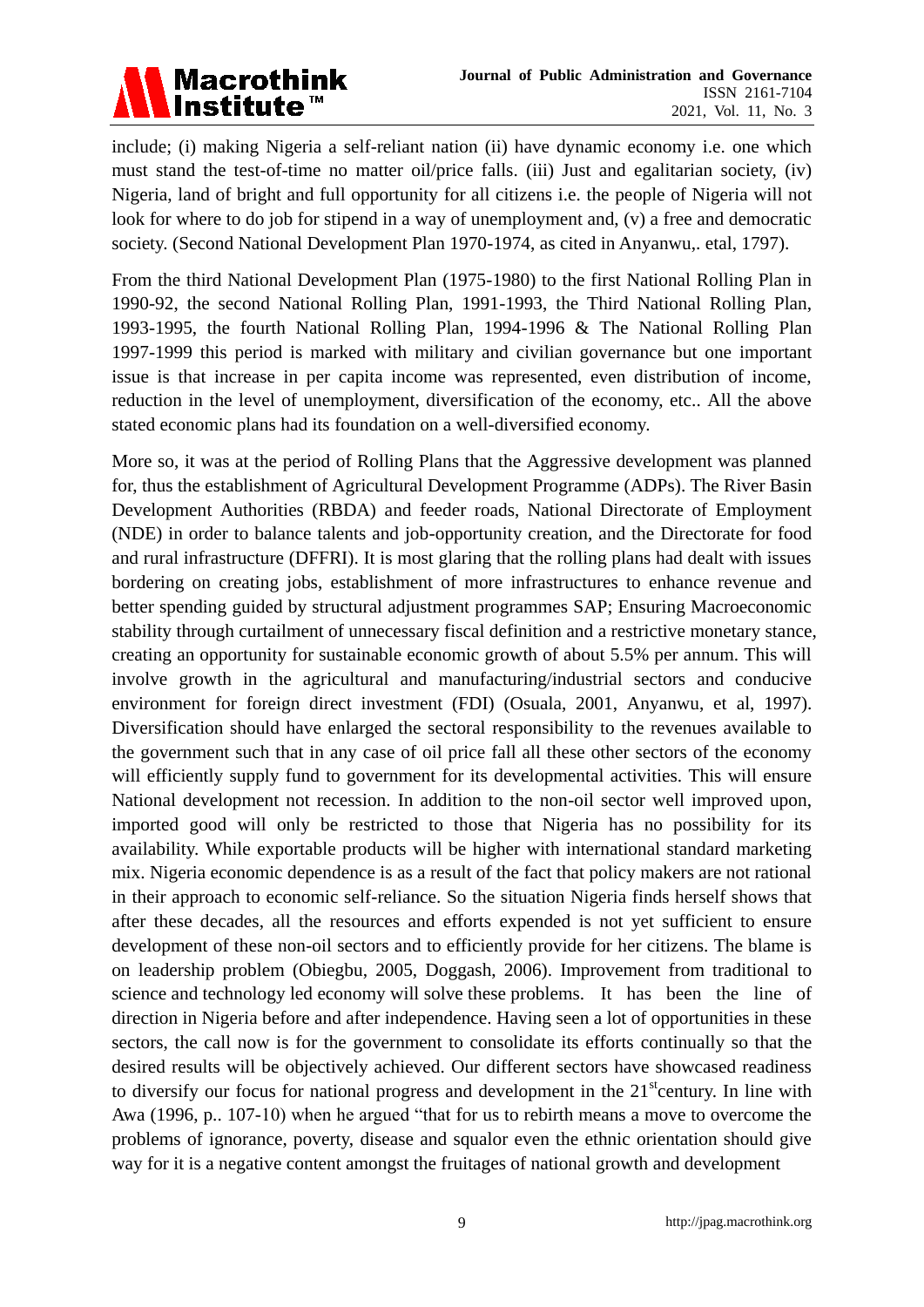

The life of ostentations need be changed so that the gap between the rich and poor can be closed (Njoku cited in Nwachukwu, 1995).

Diversification is evident in the sustained higher productivity output contribution to the GDP which provides surplus to be exported for exchange purposes resulting in more revenue to the government. The answer to the conscious hunch raised above is in the committed efforts of political leaders that economic policies are put in place, development oriented programme/laws are initiated and implemented strictly and regularly evaluated for effectiveness for results. Table 1 below captures this linkage:

| Year | Total      | Oil        | Non-oil    | Agric | Manu  | Extractive/Min | Tel   | Edu   | Business/other |
|------|------------|------------|------------|-------|-------|----------------|-------|-------|----------------|
|      | <b>GDP</b> | <b>GDP</b> | <b>GDP</b> |       |       |                | comm. |       | services       |
| 2003 | 9.57       | 23.70      | 4.44       | 6.64  | 5.66  | 1.8            | 85.1  | 7.9   | 13.1           |
| 2004 | 6.59       | 3.37       | 7.50       | 6.50  | 10.00 | 1.5            | 85.0  | 7.0   | 26.5           |
| 2005 | 6.51       | 0.50       | 8.59       | 7.06  | 9.61  | 2.1            | 85.4  | 14.01 | 19.8           |
| 2006 | 6.0        | $-4.65$    | 8.93       | 7.14  | 9.51  | 2.6            | 31.88 | 12.35 | 7.67           |
| 2007 | 6.4        | 3.4        | 8.0        | 6.27  | 8.89  | 3.3            | 34.67 | 10.77 | 10.69          |
| 2008 | 6.0        | 2.6        | 8.4        | 5.88  | 7.89  | 2.0            | 34.73 | 10.00 | 9.89           |
| 2009 | 7.0        | 4.3        | 6.9        | 5.82  | 7.56  | 2.7            | 34.83 | 8.71  | 9.76           |
| 2010 | 10.6       | 3.2        | 6.1        | 5.64  | 7.50  | 2.6            | 34.96 | 9.89  | 10.03          |
| 2011 | 4.9        | 3.4        | 5.4        | 3.97  | 7.55  | 3.7            | 32.09 | 9.65  | 10.19          |
| 2012 | 4.3        | $-2.3$     | 8.3        | 9.66  | 8.19  | 3.1            | 9.94  | 18.27 | 14.21          |

Table 1. Aggregate contribution and sectoral real GDP growth rate 2003-2012

There have been fluctuations in the rate of sectoral growth contribution to the GDP. The result is unsteady rate of growth to help sustain efforts in ensuring added value of exports and national development. The GDP declined in 2011-2012 while oil GDP was courageous in 2003 but did less in 2012. Non-oil GDP performed in 2005-2008 but dropped and later took a gradual rise in 2012 with 8.3 while Agriculture rose to 9.66. Manufacturing had 10.00 in 2004 but later dropped and in 2012 which may be attributed to wrong policy implementation but had up to 9 .66 in 2012. Tele communication was doing well in 2003-2005 but declined to about 9.94 in 2012 while education and business and other services experienced positive growth of 18.24 and 14.21 in 2012 respectively.

Nigeria has not been serious with economic diversification as a means to achieve real economic development which primarily manifests on the socio-political and economic status of the people.

It appears that our political leaders are yet to see economic planning with national development as a fundamental goal that must be achieve in other to defeat the main aim of their coming into power. The major instrument that government and in-fact political office holders over times use to stir up the wheel of development is well intended national developmental plan/law which respects no individual's views and aspirations (Oyari, 2003). If policies are made and the impact is not felt, the reassessment and further implementation is necessary not to jump into the formulation of other programs and policies and its enactment and implementation neglecting the former which has same intention and pursuit. Nigeria is

*Source: NBS (2014) and CBN (2014) statistical Bulletin modified by the Author*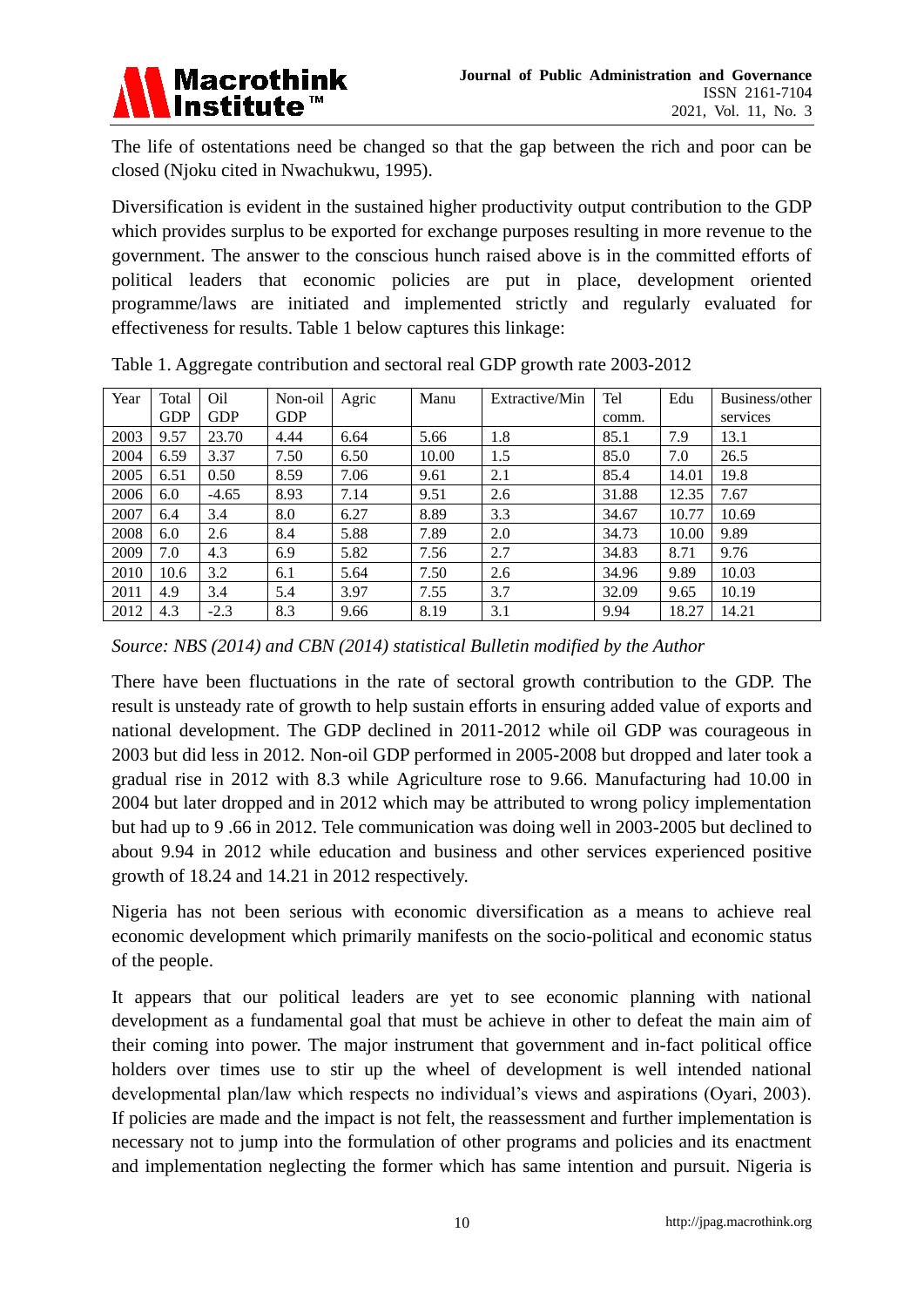

good in initiating better economic policies and plans but effects of these policies are not examined or evaluated for reimplementation for results to be achieved. Another area of great concern is the issue of continuum in programme implementation. Regimes do not see reasons for proposed targets of their predecessors. This scenario left many good projects aimed at enhancing the living standard of the population and encourage even national growth to be abandoned, this leaders sees only personal accumulations via the projects not the general impact on development on the people. Also to be mentioned is the influence of foreign capitalists in their quest of using Nigerians at the helm of affairs who are neo-capitalists in accepting that Nigeria can always be a consumer nation not a producer nation (Nnadozie, 2016). The case of the collapse of previously achieved level of public enterprises geared towards economic diversification and productivity but disappeared through the prescription of IMF and the World Bank in their accusation that these enterprises constitutes wastages, should be a lesson to Nigerians (Seberu, etal, 2015). We must start and then transit to an economic height of advancement devoid of wastages and inefficiency. What are the possible ways forward? The next segment of the paper will address this puzzle.

## **Recommendations**

# **From the findings of this study, we recommend as follows:**

• The teaming unemployed youths should be empowered and posted to developed Farm settlements established by government while SMSEs be encouraged for growth through interest free loans and tax holidays.

 Development oriented laws, policies and programmes made should be evaluated to strictly achieve the target for which they were initiated in order to achieve national development. It will remove the Nigeria's bad image of good policies without positive impacts on the economy.

 Political leaders should as a matter of urgency de-emphasize revenue from oil but see the  $21<sup>st</sup>$  century as an era of petro-dollar crises and renewable energy which poses a challenge to countries depending on oil for National development. Following this trend, Nigeria must reinvest in Agriculture, industry/manufacturing etc. with full scientific and highly technological approach through the involvement of private sector management. This will undermined ethnicity and corruption which had been responsible for failures in economic planning and implementation.

 As Nigeria diversification index as at 2014 shows a decline, it calls for a more committed political will so that political leaders will be assessed for performance after their tenure. This will be based on the increase recorded in the diversification index annually for national development.

 Government should abolish the over- politicization of all policies and programmes aimed at embracing real diversification. This is normally known as; political farmers, investors and favouring the relatives of political leaders.

#### **Conclusion**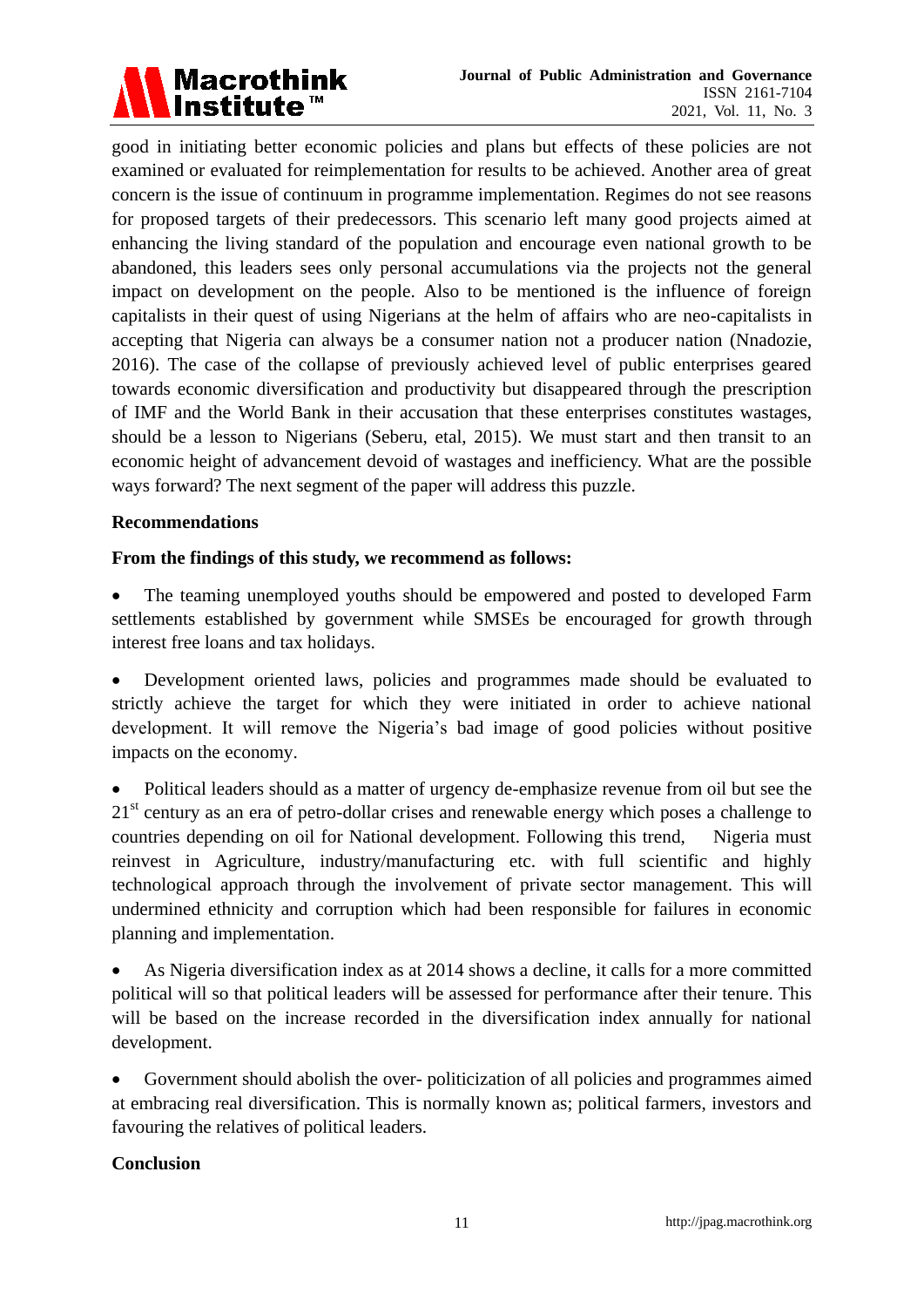

Obviously, Nigeria is not relaxed in this situation ushered in by oil price fall and neglect to previously diversified economy, since it is clear that her planning process had missed some necessary steps which could have positioned the country. A look at Nigeria's economic policies shows that there is a lag between its regulatory policies which allows for the importation of some food even when Nigeria has all it takes to achieve greatness by mobilizing its human capital etc. The time for the search for those previously neglected sectors of the economy is now, everything in this era counts, for that political leaders should be able to exploit opportunities not thinking or relying on existing sources of revenue to the Government. Economic development cannot be achieved if sources of income remain static following inherent changes in life, the implication of this scenario is rather underdevelopment with a characteristic feature of low standard of living. Diversification seeks to ensure harnessing all available economic potentials through added value of exports for a better condition of living of the population.

# **References**

## **BOOKS**

Adamolekun, L., & Osuntokun, J. (1977). *Government and politics for West African students*. Heinemann Educational.

Akpuru-Aja, A. (1997). Theory and Practice of Marxism in a World in Transition. *Abakaliki: Williroe and Applesseed Publishing Coy*.

Awa, E. (1996). *Emancipation of African*Lagos Emancipation Consultants and publishers Limited.

Anyanwu, J. C. et al, (1997).*The Structure of the Nigerian Economy* (1960-1997) Onitsha, Joanee Educational publishing Ltd.

Anyanwu, A. (2000).*Dimension of Marketing Owerri,* Avan Global publications.

Aja, A. A. (2001). *Selected Themes in International Economic Relations Understanding Trends of globalization & regionalization Enugu.* Rhyce Kerex Publishers.

Attahiru, J. (2007). *Democracy, Good Governance and Development in Nigeria*Ibadan, Spectrum Books Limited.

Baylis, J., Smith, S., & Owens P. (2008).*The Globalization of world Politics* An Introduction to International relations New York, Oxford University press.

Ezeani, E., & Elekwa, N. (ed) (2001). *Issues in Urbanization and Urban Administration in Nigeria Enugu,*JAMOE ENTERPRISES Nigeria

Egbo, S. (2003). *Nigeria and the World a treatise on foreign policy*Enugu, John Jacob's Classic Publishers Ltd.

Higgins, E. (1968). *Economic Development London, Constable.*

Nnamdi, A. (1980). *Ideology for Nigeria:* Capitalism, Socialism, or Welfarism? Lagos, MacMillan Nigeria publishers Ltd.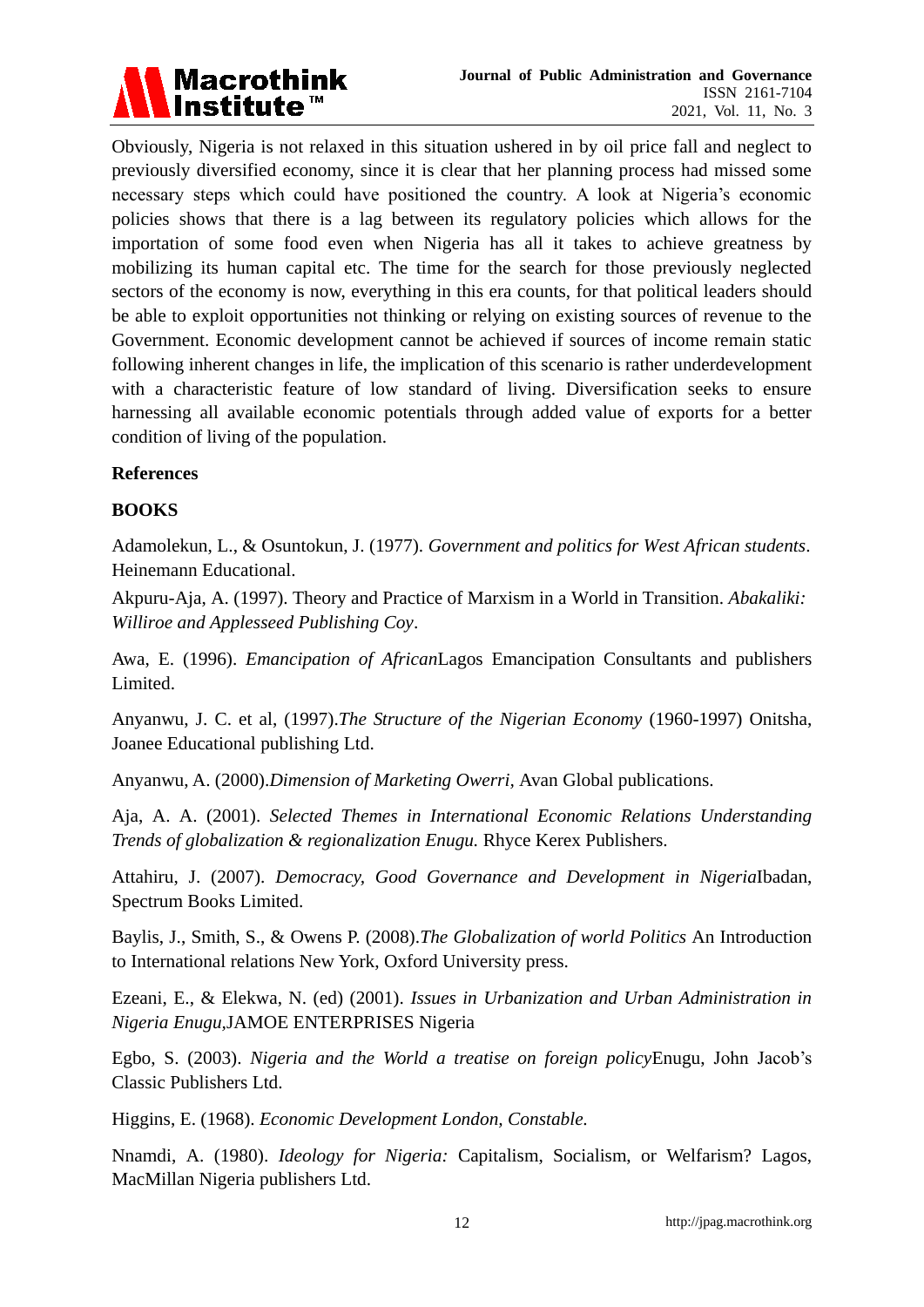

Nwankwo, A. A. (1982).*After Oil, What Next?* Oil and multinationals in Nigeria Enugu, Fourths Dimension Publishing Co. Ltd.

Nnonyelu, N. (ed). (2001).*Main Currents in Social Political Issues*Enugu, NGIB Publishers Ltd.

Nnoli, O. (2003).*Introduction to Politics Enugu,* Pan African Centre for Research on Peace and Conflict Resolution (PACREP).

Nwachukwu, C. O., & Njoku, D. (1995).*Public Educational Administration* Owerri*,* Creative Educational Management Consultants.

Omoboriowo, A. (1982*). Awoism* Selected Themes on the Complex Ideology of Chief Obafemi Awolowo Ibadan, Evans Brothers Publishers Ltd.

Ogbonnata, C., & Onyike, (ed), (2001). *Modern Text in History and philosophy of science*  Owerri,Crystal Publishers.

Ogwu, J., & Adebayo, O. (2001). *The Economic Diplomacy of Nigerian State Lagos,* Institute of International Affairs Nsukka, Great AP Express Publishers Ltd.

Ogwu, J., & Adebayo, O. (2001). *The Economic Diplomacy of Nigerian State Lagos,* Institute of International Affairs Nsukka, Great AP Express Publishers Ltd.

Okoli, F. C. (2003). *Politics of Development and Underdevelopment Theories of Development*Enugu, Ingenious Creations services Ltd.

Oyari, O. O. (ed), (2003a*). Development Administration in Nigeria* Issues and Strategies Abakaliki, Willy Rose & Appleseed Publishing Coy.

Oyari, O. O. (2003b). *Public Policy Analysis & Decision making Abakaliki,* Willy Rose & Appleseed Publishing Coy Abakaliki..

Ozor, E. (2004). *Public Enterprises in Nigeria A Study in Policy Making in a Changing Political Economy*Ibadan, University Press PLC.

Okafor, A. A. (2004).*Poverty and human Development in Nigeria* Challenges of the Millennium Development Goals.

Okoli, F. C. (2004) *Theory and Practice of public Organization: A Book of Readings*Enugu, John Jacob's Classic publisher Ltd.

Udoji, J. (1999). *Which way Nigeria?* Selected Speeches Ibadan, Spectrum Books Limited

# **Journals**

Apex, A. A. (2005). "*African in the face of Global Economy"* 1 (1) 30-34 American Journal of International of Politics and Development Studies (AJIPDS).

Adeyeye, M. (2005).*The Importance of Voting in the Process of Democratic Governance*. *The Electoral Journal, 1*(1), 33-34.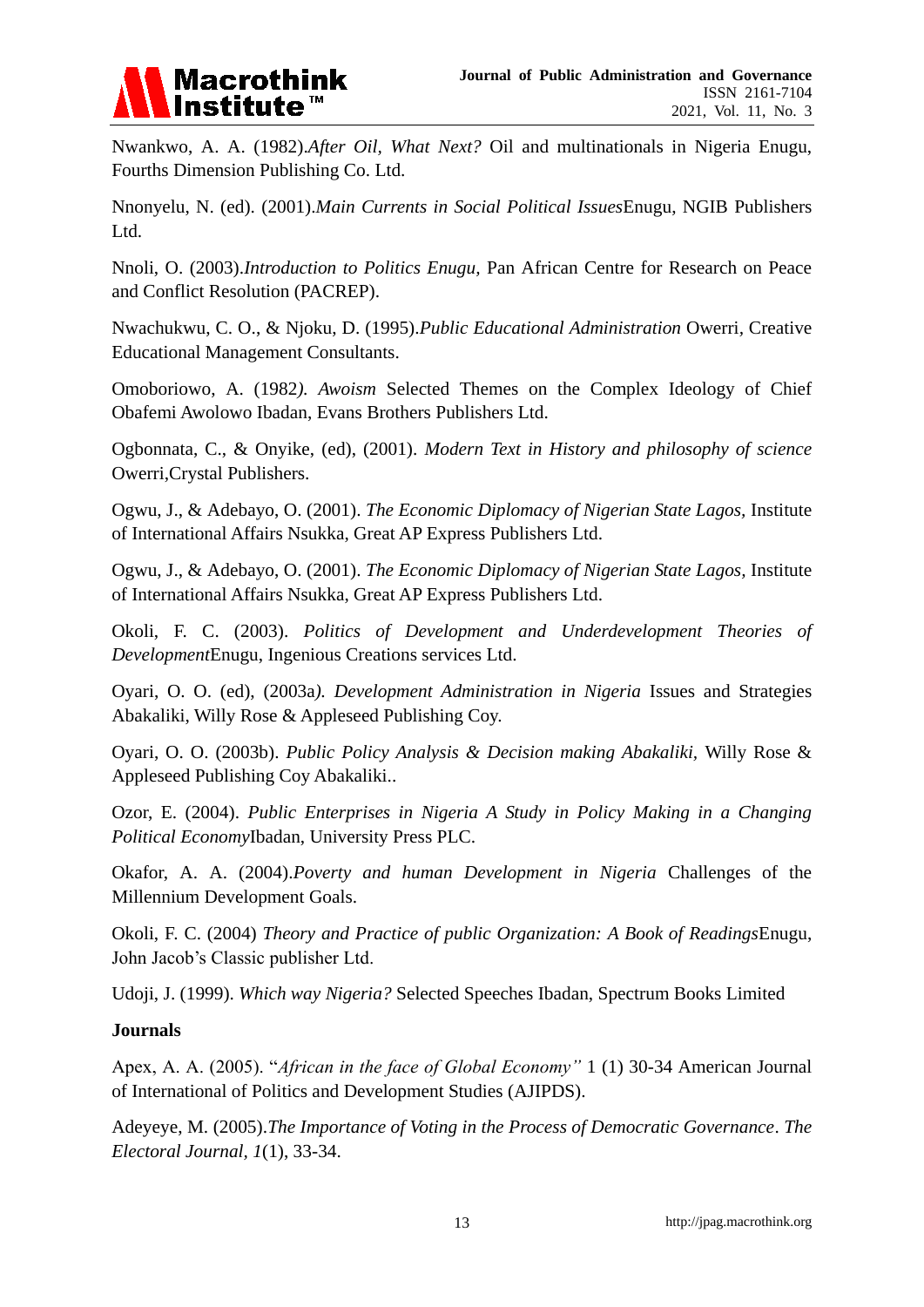

Apex, A. A. (2005). *African in the face of Global Economy, 1*(1), 30-34. American Journal of international Politics and Development Studies (AJIPDS).

Doggash, S. M. (2006).*The role of the Legislature in Fiscal Discipline*, 214-315. The Nigerian Legislative View.

Enuka, C. (2007). *Contending issues in oil Revenue Allocation in Nigeria: Implication on National Integration, 1*, 140-141. Nigerian Journal of Humanities and Social Sciences.

Obiegbu, J. N. (2005). Africa and the World in the 21<sup>st</sup> century, 31 (1), 130-140.*Nigerian Journal of International Affairs.*

Omuoha, U. (2009). The political Economy of Economic Reform and Symptoms of Underdevelopment in Nigeria. *Nigerian Journal of international community, 35*(2), 110-112.

Ogbochie, A. (2010). Assessing Development plan in Nigeria, xv (2), 148-164*The Case of Vision 20-2020.*

Onyemaechi, O. J. (2010). *Economic Relevance of the Theory of Comparative Advantage*: *Important Considerations in the Teaching and application of international Trade Theories in Developing Countries. African Journal of Social Policy and Administration*, *3*(1), 18-20.

Richard, J. (2001).State, Governance and Insecurity in Africa Democracy and Development, Journal of West Africans, *3*(2), 12-16.

#### **Internet Sources**

Abogan, O. etal. (2014).*Non-oil Export and Economic Growth in Nigeria* (1980-2011) Retrieved from<http://www.interesjournals.org/JREIF>

Chindo, M. (2011). *An Extensive Analysis of Mining in Nigeria using a GIS* Retrieved from --wwwccsenet.org/jgg

Chugozie, M., Anyachie, A., & Areji, C. (2015). *Economic Diversification for Sustainable Development?* Retrieved from http:/www.sciip.org/Journal/oips http//dx.doi.org/10.4236/01ps.2015.52010

Olurankinse, F., & Bayo, F. (2012) *Analysis of the Impact of Non- Oil Sector on Economic Growth* Retrieved from net/index.php/css/article/viefile/J.css/1923669720120804.1222/2898

Olimide, S., Akongwale, S., & Nnadozie, U. (2013). *Economic Diversification in Nigeria: Any Role for Solid Mineral Development?* Retrieved from [www.mcsr.org/...351](http://www.mcsr.org/...351)

Onodugo, F., Amujiri B. A., & Nwuba B. (2015). *Diversification of the Economy: A Panacea for Nigerian Economic Development*.Retrieved from [www.allsubj-ectjournal.com/../59](http://www.allsubj-ectjournal.com/59)

Riti, J.,Gubak D., & Madina D. (2016).*Growth of non-oil Sectors: a Key to Diversification and Economic Performance in Nigeria* Retrieved From iiste.org/Journal/index: php/PPA R/articles/ view file/2967/30468

Suberu, O.,,Ajala, O., Akande and Adeyinka (2015). *Diversification of Nigerian Economy*